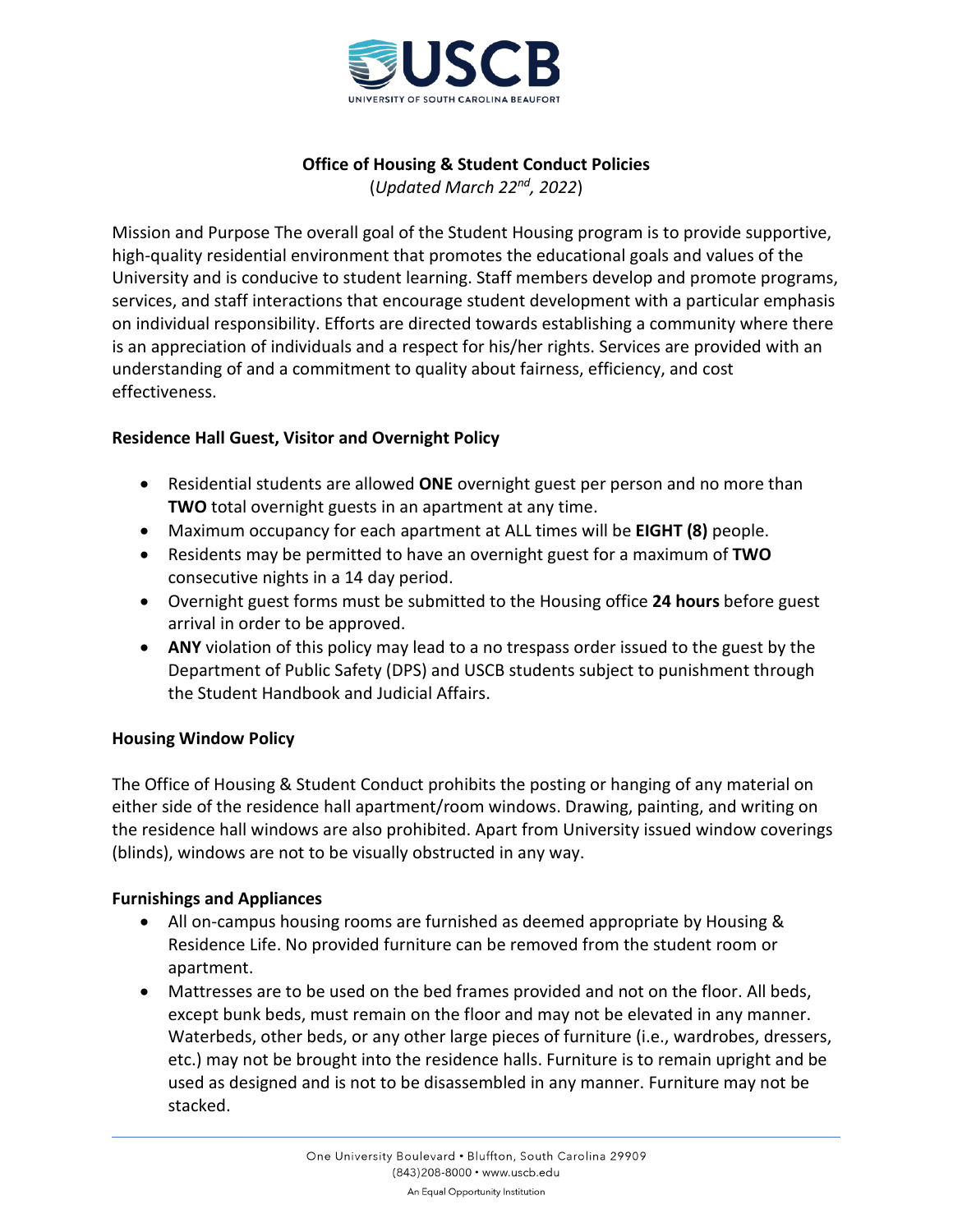

- In on-campus housing apartment kitchens, residents may store and use only Underwriter Laboratory (UL) or Factory Mutual (FM) approved appliances with an enclosed heating element. Heating or cooking devices that utilize flammable liquids or flammable compressed gases are prohibited.
- Extension cords are prohibited. All electrical appliances must either be plugged directly into the wall outlet or plugged into an Underwriter Laboratory (UL) or Factory Mutual (FM) listed power strip that contains a circuit breaker or a replaceable fuse. Electrical items with frayed electrical cords or damaged plugs should be either repaired or discarded. Electrical cords should never be run under mattresses, rugs, carpeting, or other potentially combustible materials (see Fire Safety).
- The misuse of or failure to properly attend to any electrical appliance (e.g., iron, hair dryer, etc.) is prohibited.

# **Pets and Animals**

Fish are the only animals permitted within the University residence halls. Fish are defined as animals with fins and gills, living under water, in a 10-gallon or less aquarium, 24 hours a day. No other pets are permitted in any residence hall. The Office of Housing & Student Conduct reserves the right to require immediate removal of the pet(s) and charge the resident(s) for all costs incurred in the process of removing the pet(s). Any cost associated with the possession of a pet, including damaged furniture, cleaning, pest control, etc. will be charged to the residents of the apartment. Additionally, residents found responsible for violating the Pets and Animals policy may face the following fines:

1st Offense - \$50.00 Each additional offense - \$100.00

# **Trash left outside of door/breezeways**

All garbage, and any other types of waste must be placed in the dumpsters located throughout the campus community. No trash or other waste may be left or stored on the grounds of the community, kept by an entrance door, in a hallway or breezeway, or placed in improper containers or elsewhere in the campus community. Any resident or apartment violating any of the above policy will be charged a Housing fine of at least \$25.00 per bag that needs to be disposed of.

# **Alcohol Policy**

- No one under the age of 21 may purchase, possess, or consume any alcoholic beverages anywhere at the University of South Carolina Beaufort.
- Aiding or abetting in the sale or transfer of alcoholic beverages to any person under the age of 21 is prohibited.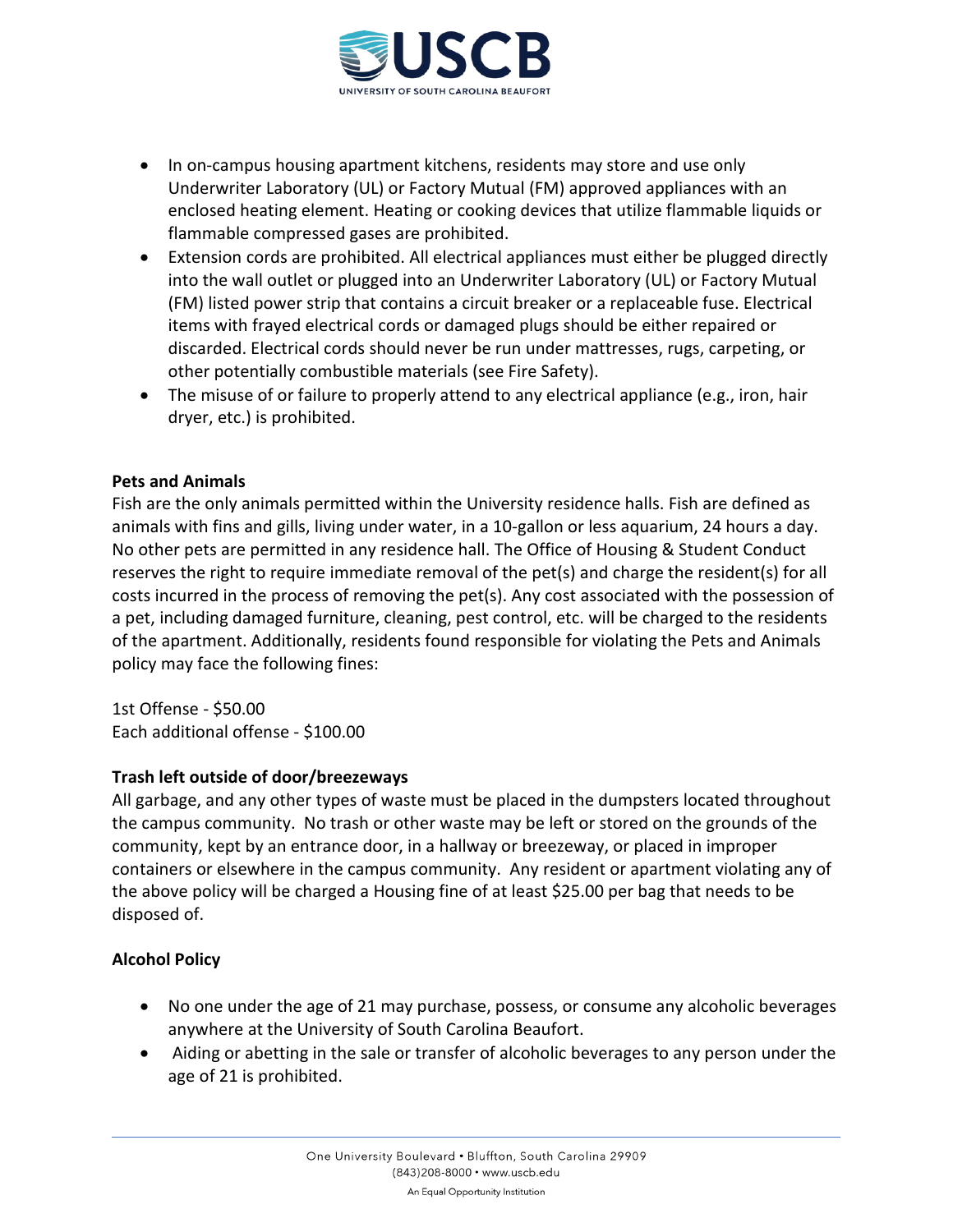

- Persons and their guest(s), 21 years of age or older, may possess and consume alcoholic beverages in individual residence hall rooms/apartments on campus when ALL persons assigned to live in the apartment are 21 years of age or older.
- No one under the age of 21 can be present in the room/apartment with any open container of any alcoholic beverage(s).
- Alcohol is not permitted in lounges, hallways, breezeways, stairwells, parking lots, courtyards, and other common areas outside of individual apartments.
- At no time are kegs or any other common source containers of alcohol allowed and all beverages must be used in individual containers.
- Any container of alcohol being transported must be sealed and covered while on University premises.
- Anyone who appears on campus and is obviously impaired as a result of being under the influence of any substance is in violation of the alcohol policy.
- Property damage because of alcohol or other drug use is a violation of the alcohol policy.
- No manufacturing of alcohol of any kind is permitted
- Playing drinking games or possessing alcohol paraphernalia

As members of the University community, students are expected to comply with and abide by this policy as well as the laws of the State of South Carolina.

This policy is subject to change with new local, state, or federal laws pertaining to the possession and consumption of beer, wine or distilled spirits.

# **Compliance with General Laws**

Students or student organizations involved in alleged violations of any federal, state, or local laws may be subject to disciplinary action. Disciplinary action imposed by the University may precede and/or be in addition to any penalty imposed by an off-campus authority.

# **Damage to Property**

Damage to or destruction of property, or actions that have the potential for such damage or destruction is prohibited. Conduct which threatens to damage, or creates hazardous conditions such as dropping, throwing, or causing objects or substances to fall from windows, doors, ledges, balconies or roofs and the placing of trash, garbage, etc. in areas not designated for such is also prohibited. This includes, but is not limited to, unauthorized application of graffiti, paint, etc. to property or removal of window restrictors, security screens, etc.

# **Disorderly Conduct**

Individual or group behavior that is lewd, indecent, or a breach of peace. Such conduct includes, but is not limited to, unwelcome physical contact, or noncompliance with University officials, staff, or law enforcement when acting in the scope of their duties.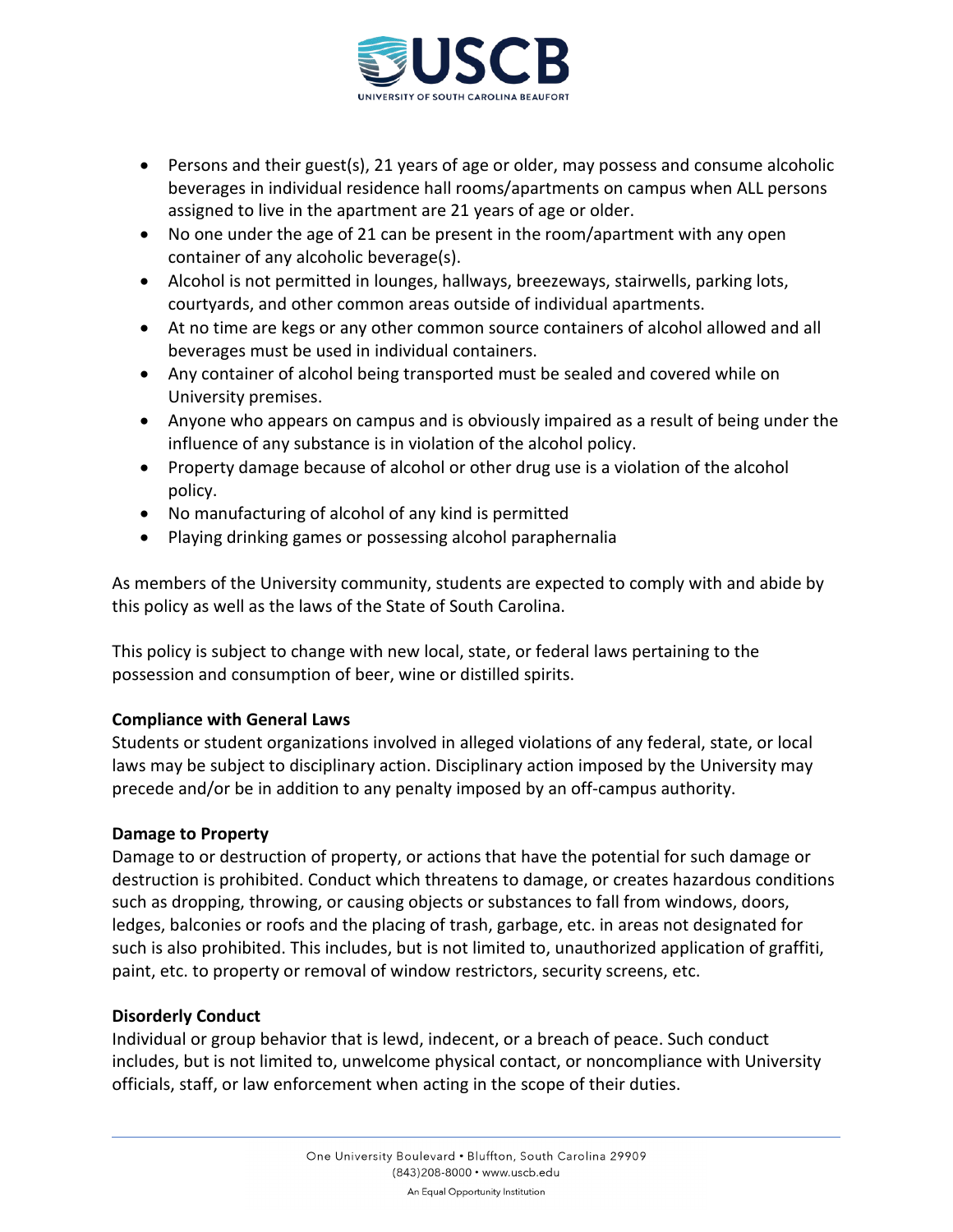

# **Disruptive Activity**

No person or organization may interfere with, disrupt normal activity and operations of, or promote the interference or disruption of students, faculty, administration, staff, or the educational mission of the University, or of the University or its buildings, equipment or facilities. Any form of expression that materially interferes with such activities and operations or invades the rights of persons may be proscribed or prohibited.

Noncompliance with reasonable time, place, or manner restrictions on expression is considered a violation of this section. Such activity includes, but is not limited to, behavior in a classroom or instructional program that interferes with the instructor or presenter's ability to conduct the class or program, or the ability of others to profit from the class or program.

**NOTE:** To remain in the vicinity of activity which threatens to disrupt or is disrupting normal University functions may have serious legal and disciplinary implications. Bystanders, if their presence incites or adds to the disruption, as well as more active participants in the disruptive activity may be charged with jointly engaging in an enterprise which is prohibited by law. Students should accordingly avoid the scene of any disruptive or potentially disruptive action. In any case, failure to leave when asked to disperse by University or law enforcement officials will result in disciplinary and/or legal action.

**NOTE:** In any case wherein students of the University of South Carolina Beaufort are involved in action which is disruptive of the normal activities of the institution or its personnel, or which exceeds the bounds of normal internal discipline in its impact, the Board of Trustees may exercise its right to name a Special Hearing Board, Committee, or Officer to investigate the questioned action and to initiate appropriate disciplinary or other measures.

# **Drug Policies**

The unauthorized possession, use, manufacture, sale, or distribution of any counterfeit, illegal, dangerous, "designer," or controlled drug or other substance is prohibited. This includes prescription medications. Violating any other provision of the Student Code of Conduct while under the influence of any illegal or illegally obtained drug is also a violation of this policy (Refer to the University Drug Policy). The possession of drug paraphernalia is also prohibited (i.e. pipes, bongs, blunts). Any dilute, late, missed, forged, or failed university required drug screen will constitute a violation of this policy. Students involved in the vicinity of drug use (i.e. being

in the same room or automobile) or the possession of marijuana related paraphernalia which is defined as, but not limited to, any and all types of equipment, products or materials of any kind which are used, intended for use or designed for using or selling drugs, will face conduct action.

# **Failure to Comply with Official Requests**

Students and student organizations are expected to comply with and respond appropriately to the reasonable and lawful requests of University officials in the performance of their duties.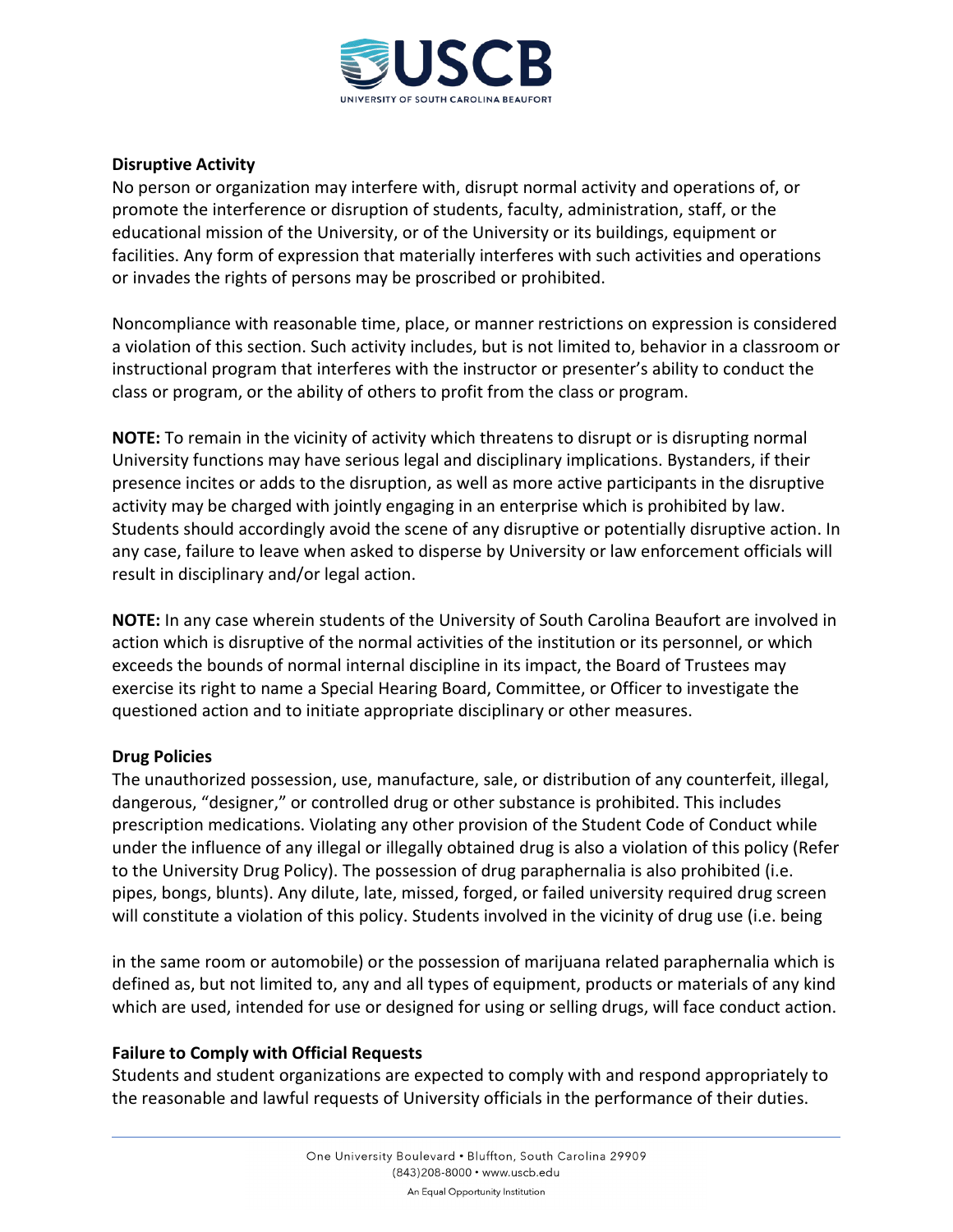

Students are 29 expected to appear at disciplinary hearings to respond to allegations or testify as a witness when reasonably notified to do so. A failure to properly comply with or complete a sanction or obligation resulting from a disciplinary hearing or adjudication may also be considered failure to comply with an official request. (Note to residential students: The definition of University officials in this regulation includes Housing staff).

# **Failure to Comply with University Policies and Procedures**

Failure to abide by any published University policy or procedure is prohibited.

#### **Fire Hazard**

No person shall start a fire or create a fire hazard on University property without University authorization. This regulation is also intended to prohibit the possession and/or use of candles, torches, incense burners, other open flame apparatus, as well as extension cords and other devices or materials which may create a fire hazard if used without authorization or in unauthorized areas including, but not limited to, residence hall rooms. Hover boards are considered a risk to fire safety and are not permitted in University housing. The University of South Carolina Beaufort prohibits the use, possession, or storage of electronic skateboards including self-balancing hover boards/scooters, and other similar equipment in all university managed residence halls.

### **Fraud or Lying**

Lying or fraudulent misrepresentation in, or with regard to, any transaction with the University, whether oral or written, is prohibited, including but not limited to misrepresenting the truth before a hearing of the University or knowingly making a false statement orally or in writing to any University official which materially interferes with University processes or procedures.

#### **Harm to Persons**

Actions which result in physical harm, have the potential for physically harming another person, which create conditions that pose a risk of physical harm to another, or which cause reasonable apprehension of physical harm are prohibited. Conduct which threatens to cause harm to persons, or creates hazardous conditions for persons, such as dropping, throwing, or causing objects or substances to fall from windows, doors, ledges, balconies, or roofs is also prohibited.

#### **Harassment**

Conduct that creates or attempts to create an intimidating, hostile, or offensive environment for another person. Such conduct includes, but is not limited to, action(s) or statement(s) that threaten harm or intimidate a person, stalking, voyeurism (or peeping) or any other form of unwanted contact.

• Voyeurism is defined as viewing, photographing, audio recording, video recording, producing, or creating a digital electronic file or filming another person without that person's knowledge and consent, while the person is in a place where he or she would have a reasonable expectation of privacy.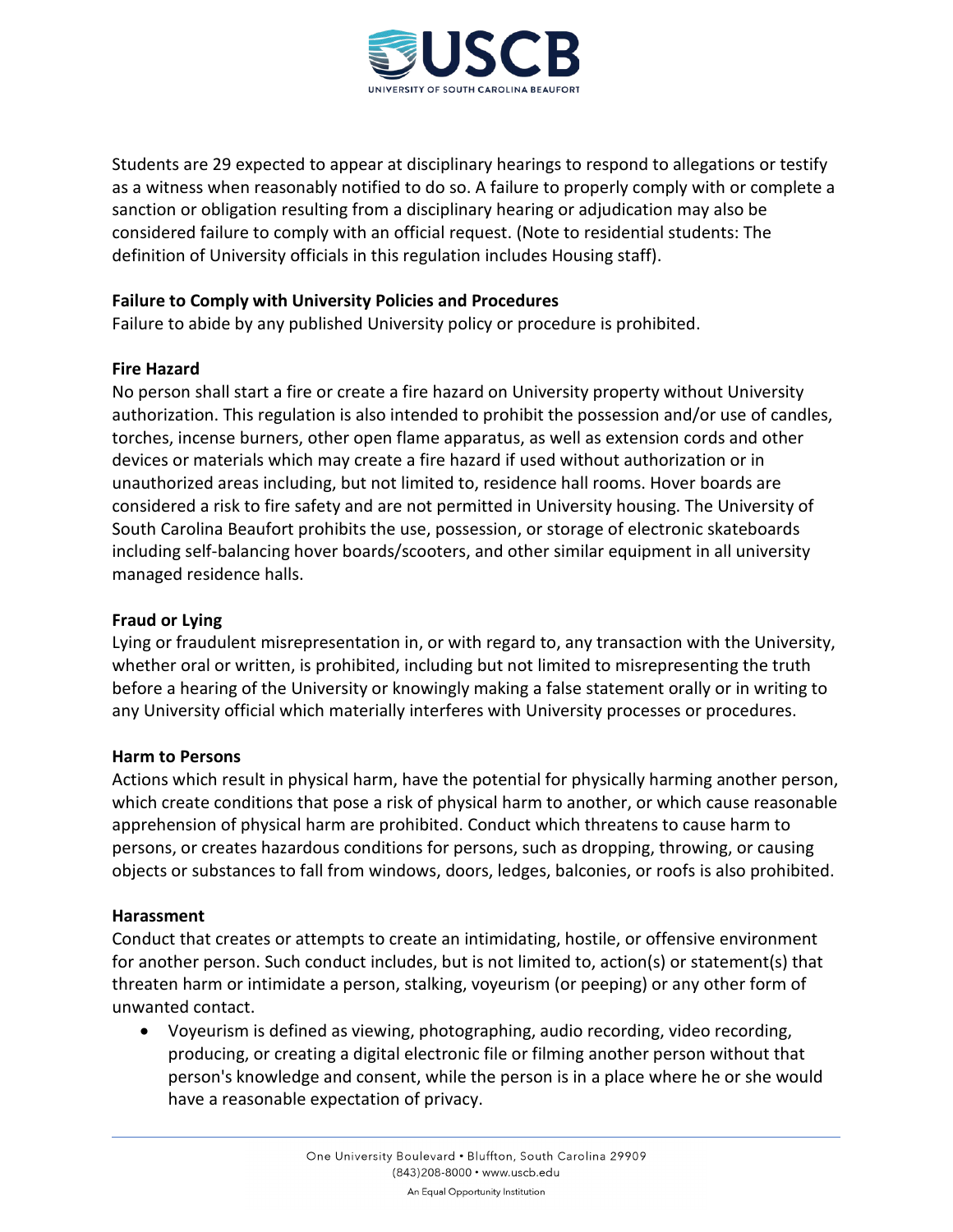

### **Misuse of Documents**

Forgery, alteration, or misuse of any document, record, or officially issued identification is prohibited, including, but not limited to, furnishing false information, or withholding material information from the University processes or procedures.

# **Misuse of Fire Alarms and Safety Equipment**

No person shall make, or cause to be made, a false fire alarm, or emergency report of any kind. No person shall tamper with, damage, disable or misuse fire safety equipment including, but not limited to, fire extinguishers, fire hoses, fire alarms and fire doors. Tampering with or disabling any fire safety equipment in a residence hall may result in your immediate removal from University Housing and a fine.

# **Lockouts**

Residents who are locked out of their rooms can go the housing office during regular business hours or call the RA on duty if after 5:00 p.m. Each USCB student gets **3** free lockouts each academic year. After the third lockout the student will be charged \$25 per lockout. The student's account will be billed for this service.

### **Misuse of Keys**

No person may use or possess any University key without proper authorization. No student is allowed under any condition to have a University key duplicated. (Note to resident students: Loaning a residence hall room key to a person not assigned to that room may be considered a violation of this regulation).

# **Misuse of University Student Identification Cards**

Lending a University Student ID card to anyone for reasons not authorized by the University Student ID policy, failing to present a Student ID card when requested by a University official acting in the performance of his or her duties, or possessing or using a fraudulent ID card, may subject the owner and/or the holder to disciplinary action (Refer to University Student Identification Card Policy).

# **Possession of Weapons**

The unauthorized possession or use of firearms or weapons of any other kind (including but not limited to knives, slingshots, metal knuckles, razors, paintball guns, BB guns, and air pistols) is prohibited. The use or display of any object or instrument in a dangerous or threatening manner is prohibited. The University Department of Public Safety provides temporary storage of these items with scheduled access by owners.

# **Theft or Misappropriation**